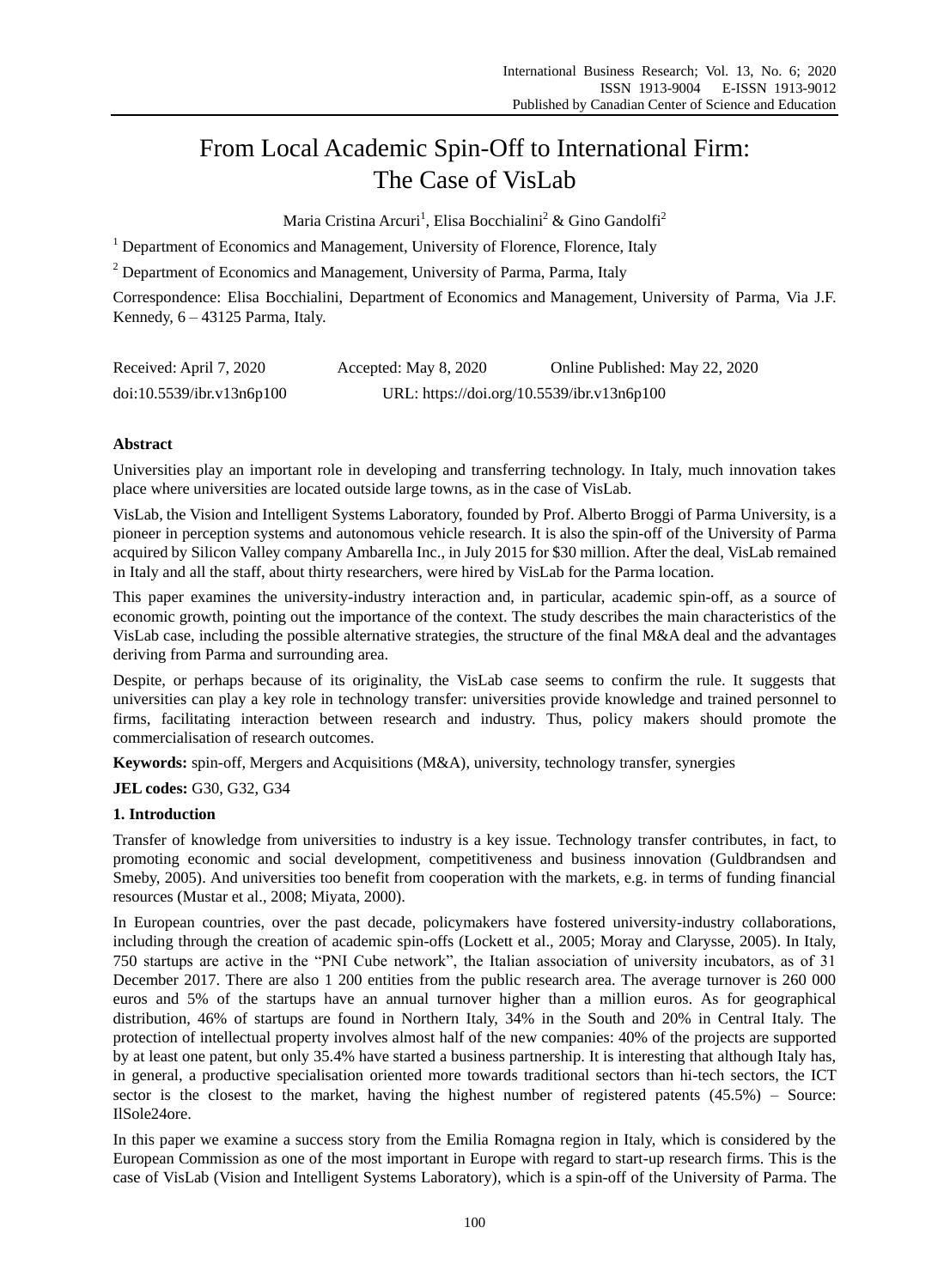University of Parma is a local university characterized by close links with the area. These take different forms: education, continuous interaction with local firms, provision of trained personnel, research and consultancy collaborations, technology discover and transfer. Our paper focuses on the relevance of University and its positive impacts on the surrounding area. We thus address the following research questions: (i) *What are the main consequences of university-industry interaction on the global and local economies? What is the particular role of academic spin-offs?* (ii) *In this context, why can VisLab be considered a success story?*

In order to answer our questions, we analyse the most important literature on the transfer of technology developed in the university sector into a national innovation system. Given the importance of the context when studying innovation and entrepreneurship, we also examine the main advantages for firms located near to universities and research centers. Among different mechanisms by which university transfers knowledge to industry, spin-offs play a key role. Focusing on academic spin-offs, we describe their impact on economic development. Finally, we present the VisLab case study, highlighting main characteristics and success factors, in the light of the local context.

We contribute to the literature by introducing a case of an academic spin-off which started in Italy and, in particular, in a provincial town, demonstrating that the local level can be an important distinguishing factor. It is a clear example of how universities interact with regional context in achieving results at national and international level. Moreover, we identify key aspects and steps that made VisLab an international enterprise, highlighting the important role that Italian universities play in the internationalization process of the economy. Findings from the VisLab case study may provide useful insights for the local context and for the national and international development of successful academic spin-offs.

The paper is structured as follows. Section 2 sets the theoretical background and explains why university-industry interaction is important for the local and national economy. Section 3 presents the VisLab case study, a story of success of an Italian academic spin-off. Section 4 discusses the main lessons from the VisLab case, showing that regional specificities may generate opportunities for universities and entrepreneurship evolution. This is possible however, only if people involved in the challenge show confidence, knowledge, expertise and take an open and forward-looking vision.

## **2. Theoretical Background**

#### *2.1 University-Industry Interaction: A Source of Economic Growth*

Entrepreneurial innovation is an important source of economic growth and national competitive advantage. Today, with increasing competition and globalization, it has become essential.

A critical component of a national innovation system is the transfer of technology developed within university sector (Mueller, 2006; Lundvall, 1992; Nelson, 1993). Universities play a key role in promoting the upgrading of knowledge and skills, spreading culture and changing traditional thinking. Specifically, universities perform two important tasks: basic research and human capital creation (Audretsch et al., 2005). It follows that academic research underlies industrial innovation and contributes to wealth and economic development (Mansfield, 1991, 1995, 1998; Mustar et al., 2008).

Academic research has long been considered a public good (Callon, 1994; Etzkowitz, 1998) but the role of the university is not limited to this. Academic objectives need to incorporate the "service to society", or the economic exploitation of their research results (Reitan, 1997). Since the late 1970s, in fact, universities have enhanced and consolidated what is called the "third mission", consisting of the transfer of knowledge to industry and the local community, in addition to the traditional missions of education and scientific research (Florida and Cohen, 1999; Gulbrandsen and Slipersæter, 2007). In this respect, Bozeman (2000) introduces the concept of "cooperative technology paradigm".

There are several reasons for the growing importance of university-industry interaction (Fini et al., 2011). First, knowledge is becoming even more multidisciplinary. Secondly, alliances between large firms and smaller and dynamic firms with qualified scientific bases, such as academic spin-offs, are growing because of the need to remodel the organization of R&D activities. Thirdly, governments are promoting entrepreneurial universities because of their important socioeconomic impact on the development of the modern knowledge economy (Urbano and Guerrero, 2013). Finally, new legislation encourages universities to create new firms and transfer technology to the community.

Muscio and Pozzali (2012) state that university and industry cooperate despite their "cognitive distance", described as "differences in the sets of basic values, norms and mental models in universities and firms". Many factors have contributed to the development of the entrepreneurial role of university, including focus of research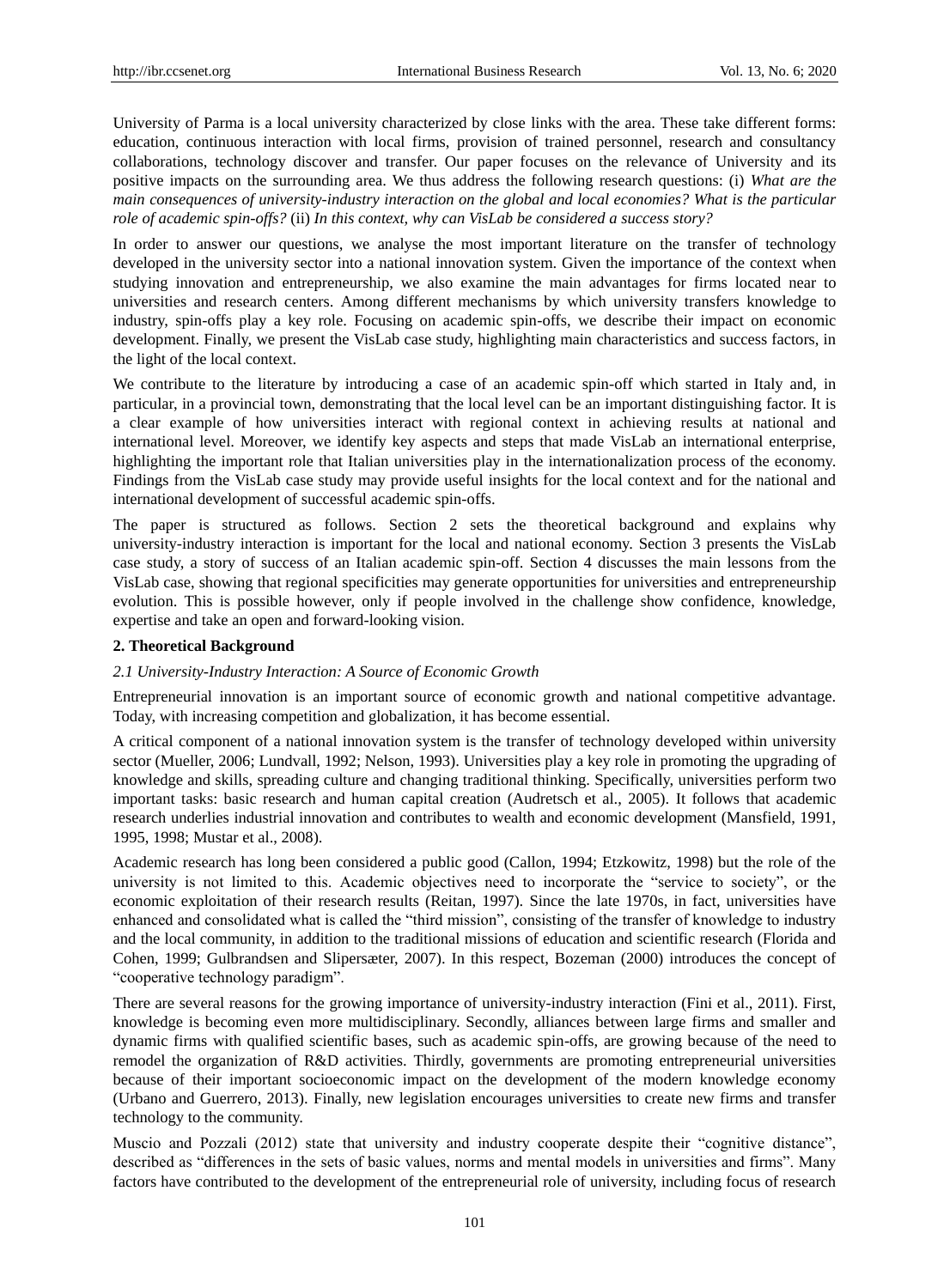projects on users' needs, and linkages between researchers and research users (Landry et al., 2007). Furthermore, universities themselves also benefit from university-industry collaboration. Guldbrandsen and Smeby (2005) demonstrate, in fact, that university-industry collaboration has positive effects on academic research.

## *2.2 Academic Spin-Off: One Way of Transferring Knowledge and Technology*

There are numerous mechanisms by which universities transfer knowledge to industry. They include recruitment of university graduates, joint research, contract research, consulting, patents, licensing, personal involvement of faculty and spin-offs (Perkmann et al., 2013; D'Este and Patel, 2007; Thursby and Thursby, 2003, 2004; Salter and Martin, 2001; Cohen et al., 2002; Lee and Gaerther, 1994; Baldini et al., 2006; Baldini, 2011; Breschi et al., 2008; Lissoni et al., 2008; Baldini, 2010; Colombo et al., 2010; Lockett et al., 2005; Moray eyt al., 2005; Nosella and Grimaldi, 2009). Research transfer needs to be distinguished as either commercialization or academic engagement. Commercialisation of knowledge means that an academic invention is exploited to make a profit. It generates a prime academic impact because it is measurable market acceptance for outputs (Markman et al., 2008). To support commercialization, universities often establish specialised structures, such as technology transfer offices or incubators (Siegel et al., 2003; Cesaroni and Piccaluga, 2016). Academic engagement in knowledge transfer consists of inter-organizational collaboration linking universities with other organizations (Bonaccorsi and Piccaluga, 1994; Meyer-Krahmer and Schmoch, 1998; Schartinger et al., 2002). In fact, interactions between universities and firms are complex. Bodas Freitas et al. (2013) identify two forms of governance of university-industry interactions: (i) institutional governance, which consists of formal relationships and contracts with a university and (ii) personal contractual governance, which consists of direct contract-based arrangements with university researchers. Bodas Freitas et al. (2013) find that personal contractual interactions are used more by small firms involved in open technology and innovation development strategies.

Among different forms of knowledge and technology transfer, academic spin-offs play a strategic role. Through spin-offs, in fact, universities can sell knowledge grounded in scientific exploration (Franklin et al., 2001). Originally, academic spin-offs were found only in the United States, but today they can be found in all advanced economies, including Italy (Clarysse et al., 2005; Ndonzuau et al., 2002; Bellini and Zollo, 1997; Chiesa and Piccaluga, 1998, 2000).

University spin-off firms are considered in the literature as one of the key drivers of economic growth and technological progress (Bercovitz and Feldman, 2006; Druilhe and Garnsey, 2004). It follows that fostering academic spin-offs is at the core of national economic policy (Kroll and Liefner, 2008; Rasmussen, 2008). Pirnay et al. (2003) define university spin-offs as "new firms created to exploit commercially some knowledge, technology or research results developed within university". The aim is to transform academic research results into economic value by creating a firm. This process begins with a development stage composed of a technological development (i.e. the production of a possible prototype) and commercial development (i.e. the business plan). At this phase, financing is very important and, at the same time, often problematic. The next step is the creation of the new firm. Two kinds of resource have to be considered: intangible and tangible. Intangible resources are people surrounding the spin-off (doctoral students, professors), their know-how and expertise (Mustar, 1997). Intangible resources are often the main source of wealth in academic spin-offs, although tangible and financial resources are also important (Mian, 1997). By their nature, academic spin-offs are short of resources in the start-up phase (Clarysse et al., 2007). Information asymmetry, uncertainty and transaction costs can all discourage the intervention of private venture capitalists (Lockett et al., 2002). In the early years, skills in networking with investors and customers are crucial (Hackett and Dilts, 2004; Hoang and Antoncic, 2003; Walter, 2006).

Vohora et al. (2004) identify two main differences between academic spin-offs and other high-tech start-ups. First, academic spin-offs originate from a non-commercial environment and they often lack resources required to transform an idea into a product or process innovation. Second, stakeholders involved in the start-up phase of an academic spin-off (e.g. university, management team, venture capital) might have different objectives, thus causing difficulties for business development (McAdam and McAdam, 2008). An academic spin-off permits formation of a firm and the transfer of innovation from the university to the market place. Zahea et al. (2007) argue that university spin-offs and corporate spin-offs differ in the so called "knowledge conversion capability", or the capacity to transform research discoveries into successful products that can be sold efficiently to create value.

Many researchers (Radosevich, 1995; Roberts and Malone, 1996; Carrayannis et al., 1998; Steffensen et al., 2000) analyse how universities try to promote the creation of spin-offs. O'Shea et al. (2008) identify a set of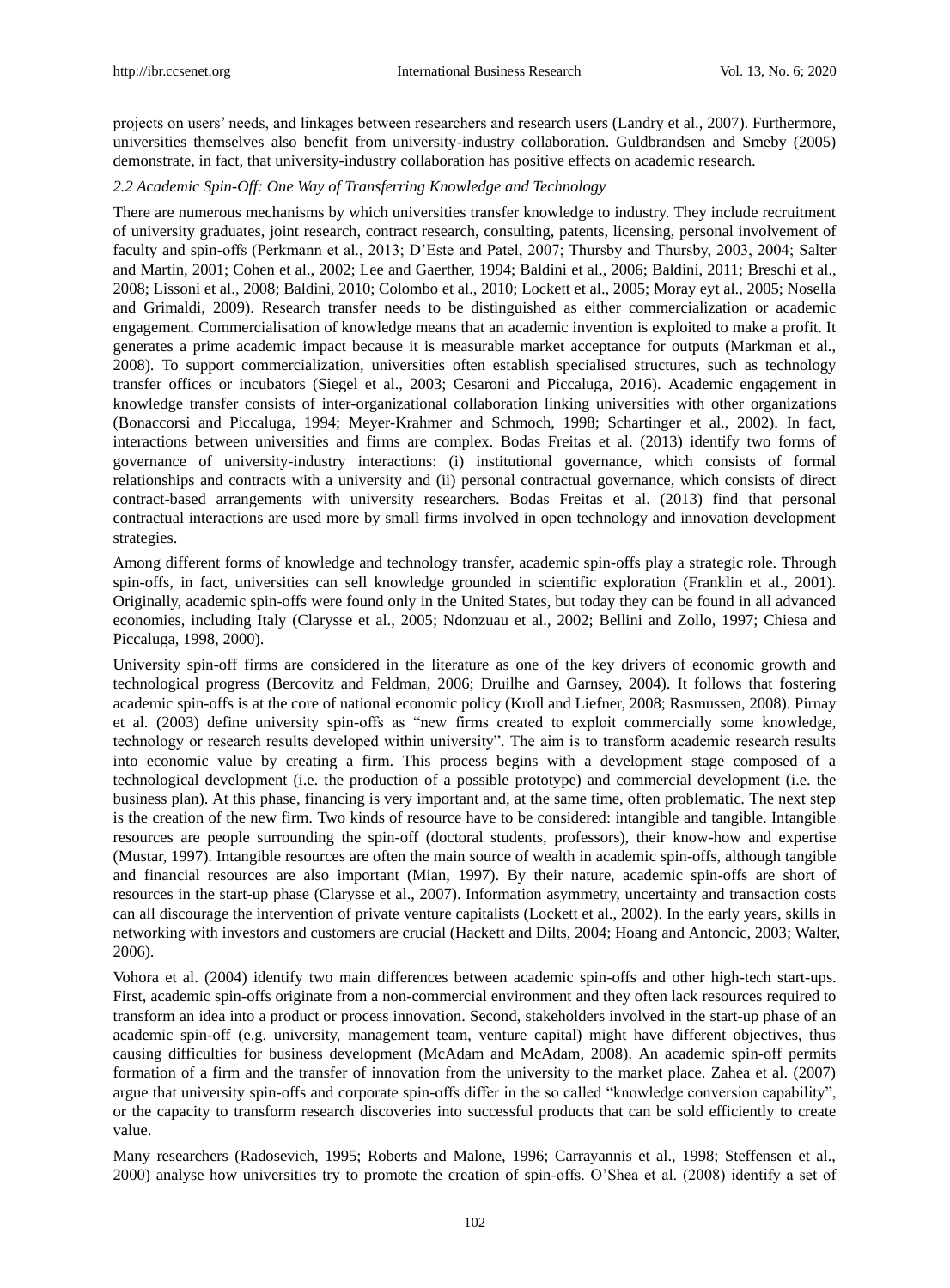determinants of spin-off activity: individual attributes, organizational aspects, institutional behavior, as well as broader economic factors, such as access to venture capital, legal assignment of inventions, industry structure and infrastructure level in the region.

Ndonzuau et al. (2002) examine the main issue raised by the inception of university spin-offs from the standpoint of public and academic authorities. They also identify four stages of the spin-off process: (i) generating business idea from research; (ii) finalizing new venture projects out of an idea; (iii) launching spin-off firms from projects; (iv) strengthening the creation of economic value by spin-offs.

Bathelt et al. (2010) highlight the importance of knowledge perspective, and link the phenomenon of university spin-offs to regional development in a dynamic perspective. Many researchers (Rogers, 1986; Etzkowitz et al., 2000; Wright et al., 2004; Muscio, 2009) in fact acknowledge the significance of university spin-offs as a technology transfer mechanism for generating and sustaining the local economy.

### *2.3 Academic Technology Transfer and Local Context*

Autio et al. (2014) highlight the importance of context when studying innovation and entrepreneurship. Previous studies (e.g. Boschma, 2005) confirm that knowledge transfer is more effective when senders and recipients are in geographical and institutional proximity and can share common understandings, perspectives and goals. Moreover, some researchers (Etzkowitz and Leydesdorff, 2000; Cooke, 2001) suggest the importance of regional networks to achieve success at global level and recognize the importance of systemic innovation at the regional level.

Several authors (Nelson, 1959; Fujita and Thisse, 1996; Masfield and Lee, 1996; Fischer and Varga, 2003) recognize the advantages firms can accrue from being in proximity to a university. Firms in fact tend to concentrate near to universities (Audretsch and Lehman, 2005; Rodrguez-Pose and Refolo, 2003). Many researchers (Jaffe, 1989; Krugman, 1991; Feldman, 1999), focussing on the US, demonstrate that industry innovation is strongly and positively affected by proximity to universities. Other scholars (Piergiovanni and Santarelli, 2001; Piergiovanni et al., 1997) find similar results for Europe. Algieri et al. (2013) focus on determinants of spin-off creation in Italy. Lazzeroni and Piccaluga (2015) analyse three cases of European small and medium-sized cities, Oxford, Leuven and Pisa, finding that the presence of a university is an important asset for knowledge and urban development. The presence of a university also contributes to the increase of cultural capital of the surrounding area, making it more open to change and more resilient. Universities comprise attractive small cities for young and qualified individuals and may cause a kind of urban transformation in terms of building of new infrastructures and restructuring existing areas. These effects are particularly clear in small and medium-sized cities (Lazzeroni et al., 2013).

Universities start the development process from cities where they are located, and continue to promote it over a wider area. They may play an important role in the internationalization of local economy. Colombo et al. (2010) analyze circumstances under which universities located in a geographical area contribute to the growth of academic new technology-based firms. They find that the scientific quality of the research performed by universities has a positive effect on the growth rates of academic new technology-based firms. Conversely, a commercial orientation of research has a negative effect.

Universities are sources of knowledge for regions and providers of trained personnel to local firms (D'Este et al., 2012; Lawton Smith, 2007). In particular, among their other functions, academic spin-offs provide a way of strengthening relationships with local business communities and, thus contributing to the growth of regional economies (Charles, 2003; van Burg et al., 2008). Mustar et al. (2006) and Friedman and Silberman (2003) state that research-based spin-offs have become an important aspect of the technology transfer process at a regional level. Moreover, Zhang (2009) suggests that technology transfer through spin-offs is mainly a local phenomenon. In other words, universities can become poles of local economic development.

Fini et al., (2011) analyse the role of University Level Support Mechanisms (ULSMs) for the creation of spin-offs and the way they interact with Local-Context Support Mechanisms (LCSMs), available in the regional area in which universities operate. They find that ULSMs have a significant impact on academic spin-off productivity and that universities are negatively affected by regional government R&D expenses. Moreover, the effect of ULSMs change according to the contribution made by different LCSMs. It follows that universities need to consider the joint impact of different forms of support when assessing how to encourage the creation of spin-offs. The local context may, in fact, influence the development of young firms (Beck et al., 2005) including academic spin-offs. Local government can provide for entrepreneurial support initiatives such as small loans and physical infrastructures (Feldman, 2001). Moreover, the level of the local financial system, technology, social environment and the industrial composition are conditioning factors (Baharami and Evans, 1995; Di Gregorio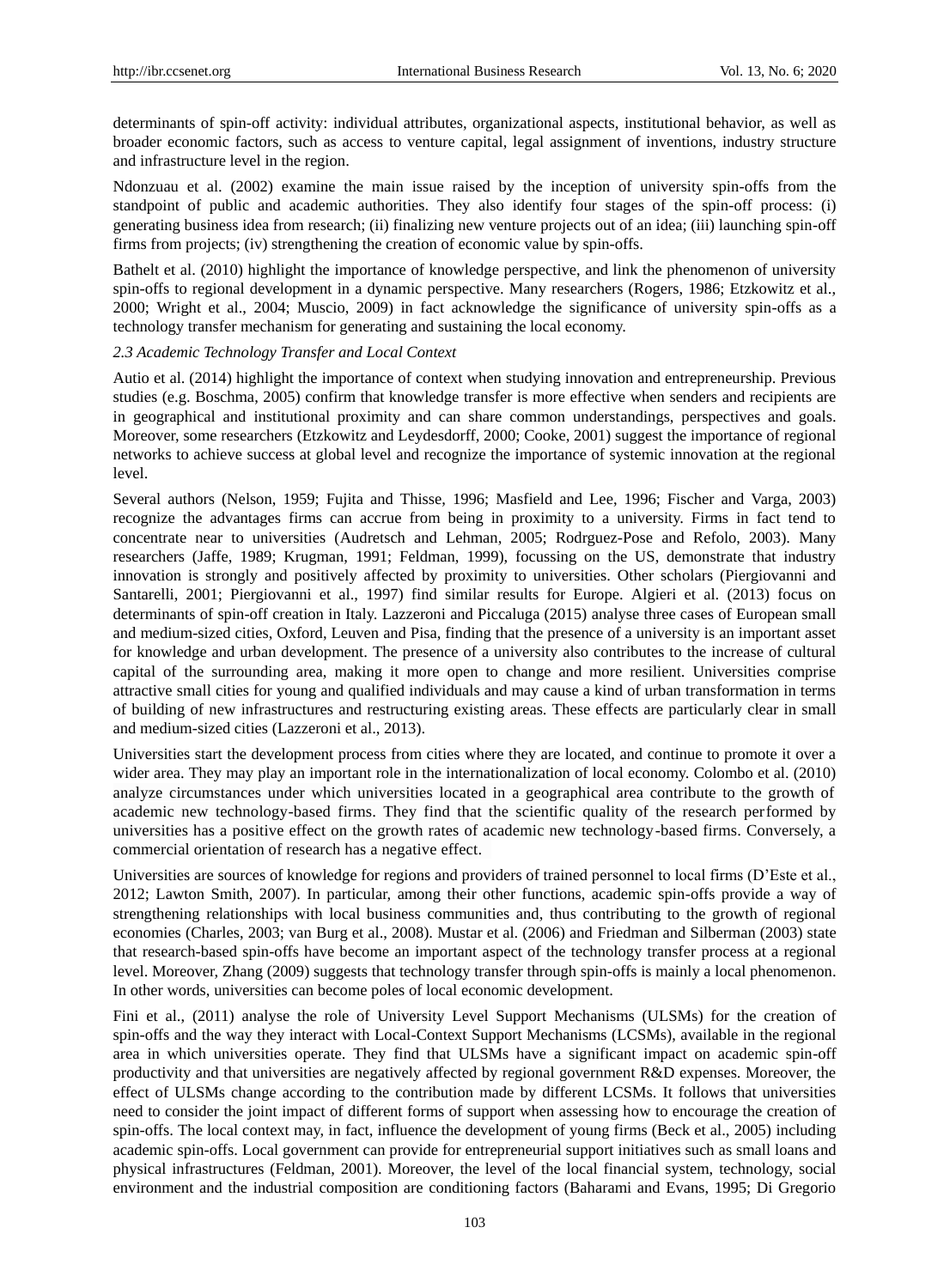and Shane, 2003; O'Shea et al., 2005). Specific industry characteristics facilitate the creation of academic spin-offs. These include the effectiveness of patents and a low level of the technology base. In short, interaction between universities and companies is necessary to improve reciprocal competitiveness.

Academic literature on the role of universities mainly focuses on the context of the US. It is thus interesting to examine the contribution of university activity in a country like Italy, where there are regional clusters in traditional industries and family-owned firms (Becattini, 1990; Camuffo and Grandinetti, 2011; Piccaluga, 1992).

### **3. The VisLab Spin-off**

### *3.1 A Distinctive Story*

This paper focuses on the transfer of science and technology developed within universities and demonstrates that a local university can contribute to the internationalization of the economy. To prove this, we present the case of VisLab, a spin-off of the University of Parma, one of the oldest universities in the world. In July 2015, in fact, VisLab was sold for 30 million dollars to the American company Ambarella, a NASDAQ-listed company active in the field of video compression and image processing, reaching one of the highest prices of the year for an Italian startup (Source: economyup.it).

VisLab, the "Vision and Intelligent Systems Laboratory", is an Italian company working on computer vision and environmental perception for vehicular applications. In essence, VisLab works with automatic driving of vehicles. The idea is not new, but VisLab is innovative in creating the technology to make it possible. In particular, VisLab is involved in basic and applied research developing machine vision algorithms and intelligent systems for the automotive field. Its core business concerns unmanned ground vehicles (UGVs).

VisLab started in the early 1990s when it was founded as a research laboratory of the University of Parma, Department of "Ingegneria dell'Informazione". Its founder was Alberto Broggi, a professor of Computer Engineering, who together with other researchers of the University embarked on a twenty-year success story.

VisLab started with involvement in the EUREKA PROMETHEUS Project in 1990 and has always focused on vehicle applications. It has always conducted both basic and applied research, including the perception of the surrounding environment in vehicle applications using cameras and fusion with other sensors. Its researchers contribute to fields such as artificial vision, image processing, machine learning, neural networks, robotics and sensor fusion.

In the early years, the research group designed, realized and tested ARGO, a passenger car able to perceive the environment through the use of micro cameras, analyze the surroundings, plan a route and drive itself on normal roads. It was tested in 1998 in the "MilleMiglia in Automatico", a 2000+ km tour around Italy. In this test, the vehicle drove more than 94% of the time in automatic mode. It was the first test in the world to use off-the-shelf and low cost technology, consisting of a Pentium 200 MHz PC and two low-cost video-phone cameras, in normal conditions of traffic, environment and weather.

Seven years later, in 2005 the TerraMax vehicle took part in the DARPA Grand Challenge; with VisLab's vision system as its primary means of perception. And in 2007 a new version of TerraMax qualified for the [DARPA](https://en.wikipedia.org/wiki/DARPA_Urban_Challenge)  [Urban Challenge,](https://en.wikipedia.org/wiki/DARPA_Urban_Challenge) although this was not completed due to a fault.

The two DARPA competitions were a success and consolidated the vision of VisLab, that of aiming higher and going further. The company motto is, "Never stop", "Do something never done before".

In 2009, eleven VisLab researchers started a spinoff company, named VisLab srl, to launch the results of their research on the market and transfer technology to companies. In 2009, VisLab also successfully ran a new test in Rome, following a city route within the capital, starting from the Campidoglio and arriving at the Colosseo. It was a success and was enthusiastically received by the media and public opinion. It stimulated the researchers to accept a new challenge and in Rome, VisLab announced a new adventure called VIAC. This was the VisLab Intercontinental Autonomous Challenge, a 13,000 km test run for autonomous vehicles, from Italy to China. This was the first autonomous driving test on an intercontinental route and lasted three months.

In VIAC, 4 identical self-driving vehicles left Parma and after 3 months arrived in Shanghai, China, during the closing days of Expo 2010. They paraded in front of representatives of many different countries. Once again, the VisLab slogan was "No one has ever done this before".

On 12 July 2013, VisLab tested the BRAiVE vehicle in downtown Parma. BRAiVE successfully negotiated two-way narrow rural roads, traffic lights, pedestrian crossings, speed bumps, pedestrian areas, and tight roundabouts. VisLab engineers activated the vehicle in Parma University Campus and stopped it in Piazza della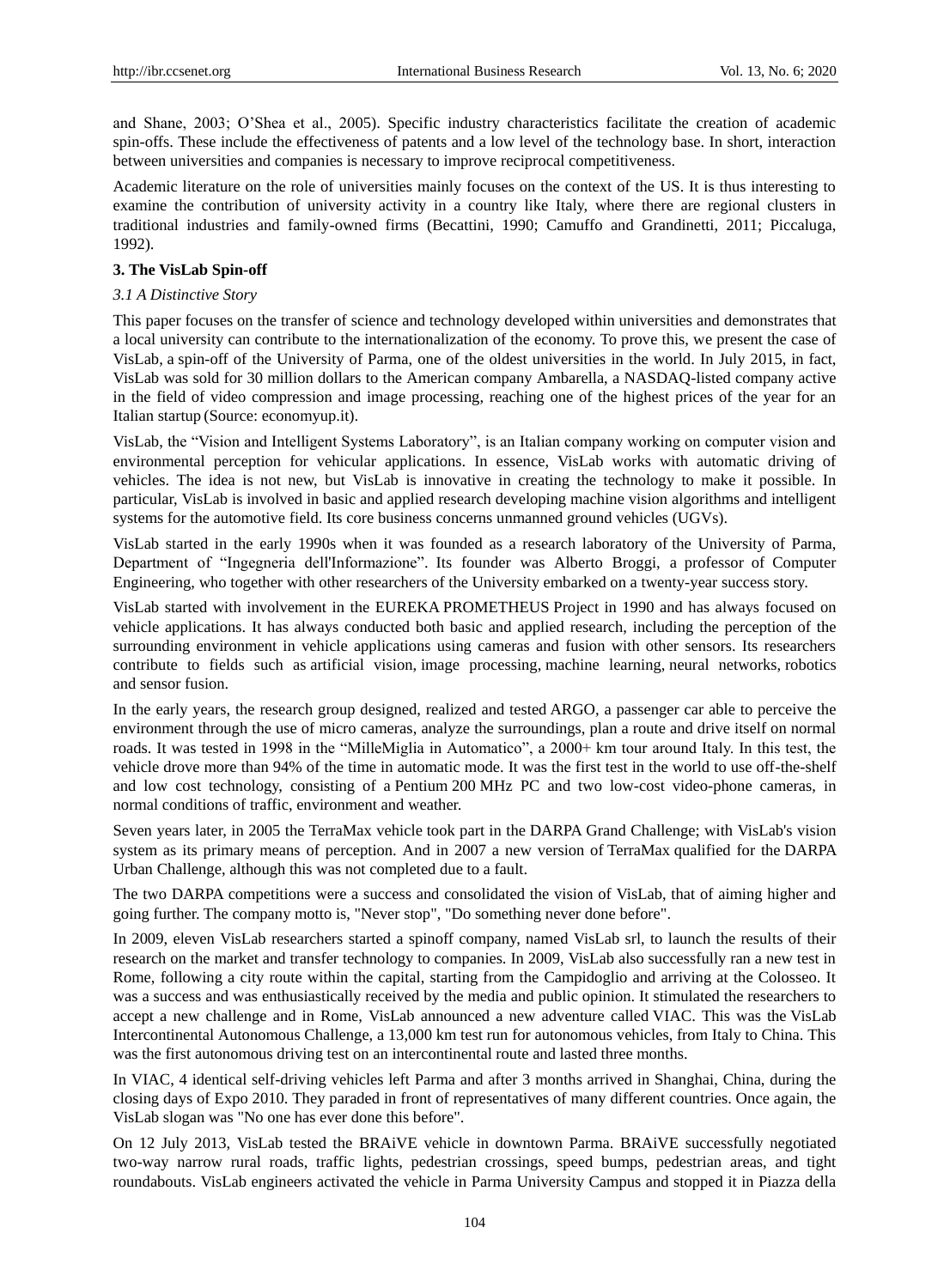Pilotta, in downtown Parma. This was a 20 minute run in a real environment, with real traffic at 11am on a working day, and absolutely no human intervention was required.

On 31 March 2014 VisLab unveiled the new autonomous car, DEEVA, which features more than 20 cameras, 4 lasers, GPS and IMU, with all sensors hidden.

In order to fully understand VisLab, it is important to consider its essential characteristics and initial business model. The number of people employed at VisLab from 2009 grew to 25/30 people in 2013/2014. They were mainly researchers, some on temporary contracts, often mainly driven by keen interest in the scientific project. This positive growth was supported by a simple business idea: selling consultancy and advice. To finance its business, buy vehicles and IT equipment, and pay staff, VisLab sold services of technical business advice and reinvested revenue in its business. VisLab has always focused on hi-tech and innovative development. It has aways been dynamic, enterprising and dared to take risks. It has been successful thanks to its ability to take up new challenges. Its goal is "Not high-level, but Number One". Characteristics such as these in fact make VisLab similar to Silicon Valley companies. As noted above, until 2015 its turnover was based on services and consultancies with companies all over the world, and profits were entirely reinvested into internal strategic projects. This model allowed VisLab to rewrite the history of the UGVs sector (1998, 2005, 2007, 2010, 2013).

It should be noted that, until 2005, VisLab was widely thought to be "a crazy bunch driving cars automatically". But after the DARPA Grand Challenge, interest in the sector grew, and there was increased media coverage. Interest reached its height in 2010 when Google entered the sector and made well-publicized investments in autonomous driving. At that time there was no interest by car manufacturers and not until 2013 was there interest from Nissan, which announced it would start selling automatic vehicles in 2020. Shortly afterwards, however, all the major car manufacturers started to show interest in automatic vehicles, and today they are starting to invest in the sector.

With the entry of big players, the VisLab business model stopped being sustainable. VisLab ran the risk of no longer being competitive against big players with enormous resources, and now needed to change gear and go faster to compete and develop.

Interest by potential partners however was meanwhile rising for a number of reasons. VisLab's scientific credibility was globally recognized, and its skills were publicized thanks to intensive media exposure. VisLab continued to work on very hot hi-tech themes and its business idea remained clear and promising.

The following section describes the stages of the deal that led VisLab to "change gear" and be acquired by Ambarella.

## *3.2 The Deal*

With its goal of being "not just high-level, but Number One", VisLab has been successful. Its characteristics make VisLab similar to Silicon Valley companies. Silicon Valley of course is the principle home of technology start-ups world-wide. Apple, Google, HP, Intel, Adobe, Ebay and many other technology giants have their headquarters there, and continue to develop projects, invest, hire collaborators and conquer new market shares. The area is also a stimulating environment for companies that want to start "thinking like startups". Like the companies in Silicon Valley, VisLab followed some basic rules: have and share a dream, have and communicate passion, think different, be innovative and measure success, benefit from the environment. VisLab was fully motivated and felt it could achieve its ambition to become Number One in its field.

Table 1 shows a SWOT analysis for VisLab. It is interesting to note that some elements proved decisive in choosing the methods of finance and business development.

| <b>STRENGTHS</b>                                   | <b>WEAKNESSES</b>                                                     |
|----------------------------------------------------|-----------------------------------------------------------------------|
| $20+$ years experience / respected in industry     | Changing business model<br>۰                                          |
| Vision expertise (24 PhDs)                         | Existing revenue with customers<br>$\overline{\phantom{0}}$           |
| Automotive experience                              | Location<br>$\overline{\phantom{a}}$                                  |
| Breadth (front, rear, lateral, mono, stereo, ecc.) | No partnerships with Silicon Valley firms<br>$\overline{\phantom{0}}$ |
| Leverage low-cost camera sensors                   | Automotive quality testing<br>۰                                       |
| Access to core research through university         |                                                                       |
| Database (better testing and better algorithms)    |                                                                       |
| Software, algorithms                               |                                                                       |
| Embrace, understand fusion                         |                                                                       |
| Economic R&D location                              |                                                                       |

Table 1. VisLab SWOT Analysis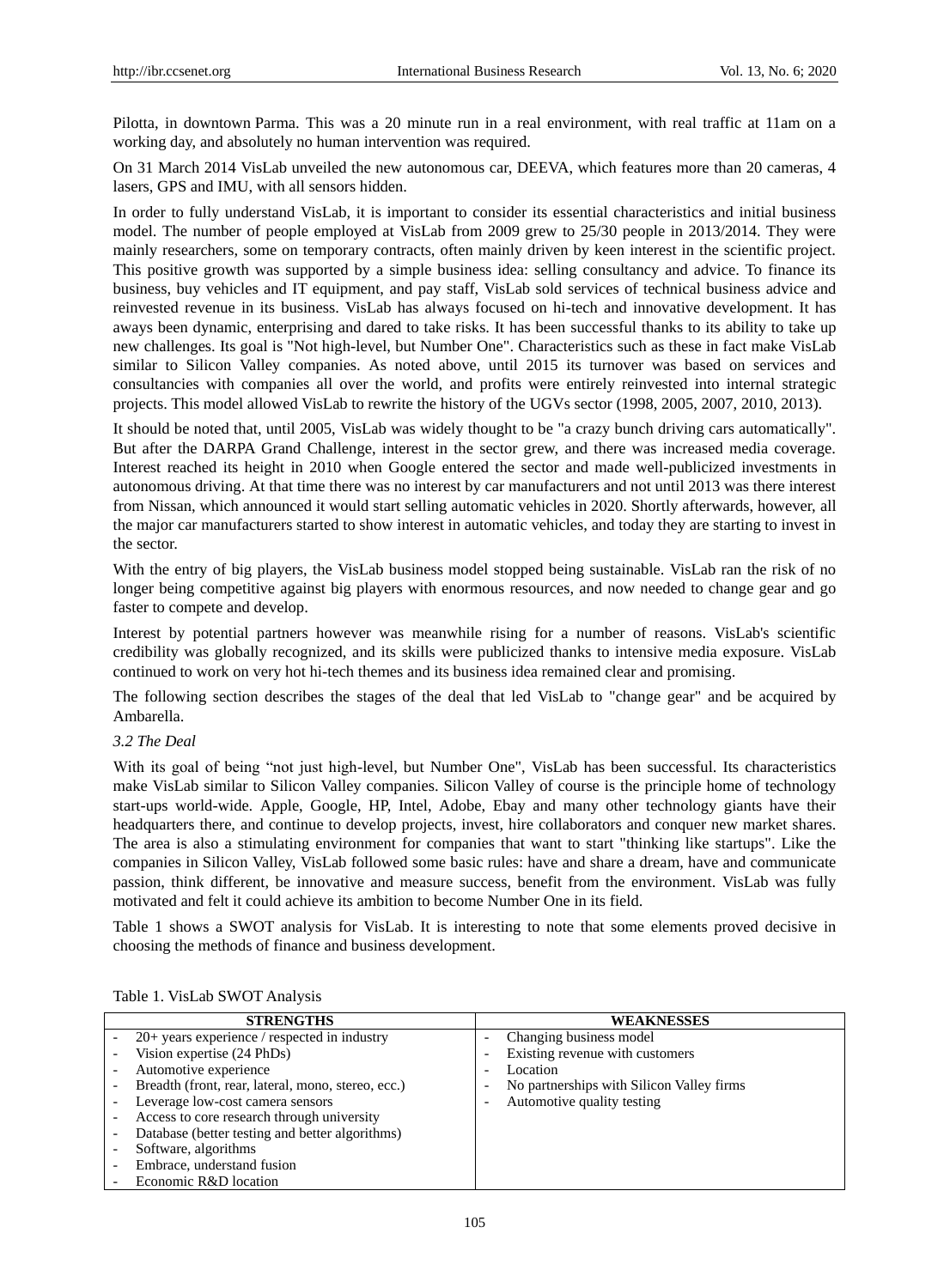|                                                         | <b>OPPORTUNITIES</b>                                    |                          | <b>THREATS</b>                                      |
|---------------------------------------------------------|---------------------------------------------------------|--------------------------|-----------------------------------------------------|
|                                                         | Strong migration to autonomous driving, stereo          | ۰                        | Well funded competition                             |
|                                                         | Vehicle interior (Gaze, HMI/UI/UX, face, gesture, ecc.) | $\qquad \qquad$          | Competitor's incumbency, leverage in market         |
|                                                         | Legislative mandates / China adoption                   |                          | Satisfaction with ADAS, monocular                   |
|                                                         | Technology adjacencies (Navigation, route planning,     | $\overline{\phantom{a}}$ | Slow China adoption                                 |
|                                                         | platooning)                                             |                          | Market acceptance of autonomous vehicles / Accident |
| Aftermarket / insurance                                 |                                                         | $\overline{\phantom{a}}$ | LIDAR innovations / Google push on LIDAR            |
| Market adjacencies / new verticals (Robotics, security, |                                                         | $\overline{\phantom{a}}$ | Testing effort exceeds expectations                 |
|                                                         | drone, ecc.)                                            |                          |                                                     |

(Source: Pre-deal company documents).

With the goal of developing more rapidly, various alternatives (Table 2) were explored, from 2013 onwards, at first independently, and subsequently with the support of consultants. Each alternative was assessed on the basis of a number of financial considerations, including: risk profile, amount of control, potential return, and cultural fit. For each alternative, the associated costs were assessed and the most advantageous one was chosen. External consultants took into account development strategy, taxation, legal and financial aspects. Their greatest contribution lay in the process of evaluating the company and support in negotiations. In particular, the consultants successfully led the negotiations in terms of Intellectual Property rights. The acquiring company was mainly in fact acquiring know-how and expertise which required adequate protection.

Table 2. Financing Options

|    | self-financed ("theoretical" alternative)                                  |
|----|----------------------------------------------------------------------------|
|    | $IPO$ – Initial Public Offering ("Unicorn" – very rare)                    |
| 3) | internal development with the support of venture capitalist/business angel |
| 4) | merger with an industrial partner                                          |
|    | transfer of the shares of the company                                      |
| 6) | intervention of a financial partner                                        |
|    |                                                                            |

In 2015, the final decision was taken as dictated by the structure of VisLab, its history and its identity as an innovative and atypical startup. It was decided to transfer company shares. Timing played a decisive role. On the one hand, competitors with only a slight technological delay but with very significant financial resources were entering the field. On the other, legislation was evolving rapidly.

The negotiations first considered the most receptive markets for the technology developed by VisLab. This meant Silicon Valley companies, which, as noted above, were very similar in terms of characteristics to VisLab. There was therefore contact with potential partners and analysis of the advantages and disadvantages of the various open alternatives. In the end, VisLab shares were sold to the partner which appeared most credible and functional in terms of affinity of business and industrial technology. In 2015, VisLab was acquired by Silicon Valley NASDAQ-listed company Ambarella Inc., with a capitalisation of USD 3.2 billion (2015 data). Ambarella is a fabless semiconductor design company which focuses on video compression and image processing products of low power, high definition (HD) and Ultra HD. Ambarella products are used in a variety of HD and Ultra HD cameras, including security IP cameras, sports cameras, wearable cameras, drones and video processing solutions for cars. Ambarella compression chips are also used to broadcast TV programs all over the world.

The negotiations between Ambarella and VisLab lasted about 6 months, and covered the following points: (i) term sheet, (ii) evaluation, (iii) due diligence, (iv) contract structure (with particular attention labor law, intellectual property and criticality), (v) different payment methods, and (vi) taxation.

The first phase involved the drafting of the non-binding term sheet (or letter of intent). A term sheet is a document setting out the relationship between the two parties and comprises a roadmap to reach the actual agreement. As an operating practice, the term sheet between VisLab and Ambarella provided for the establishment of specific confidentiality agreements and sanctions in the case of violation of confidentiality agreements.

One of main contributions of the consultants concerned evaluation: the measurement of value, which required a great deal of analysis, was in fact very difficult because VisLab business is based on intangibles, mainly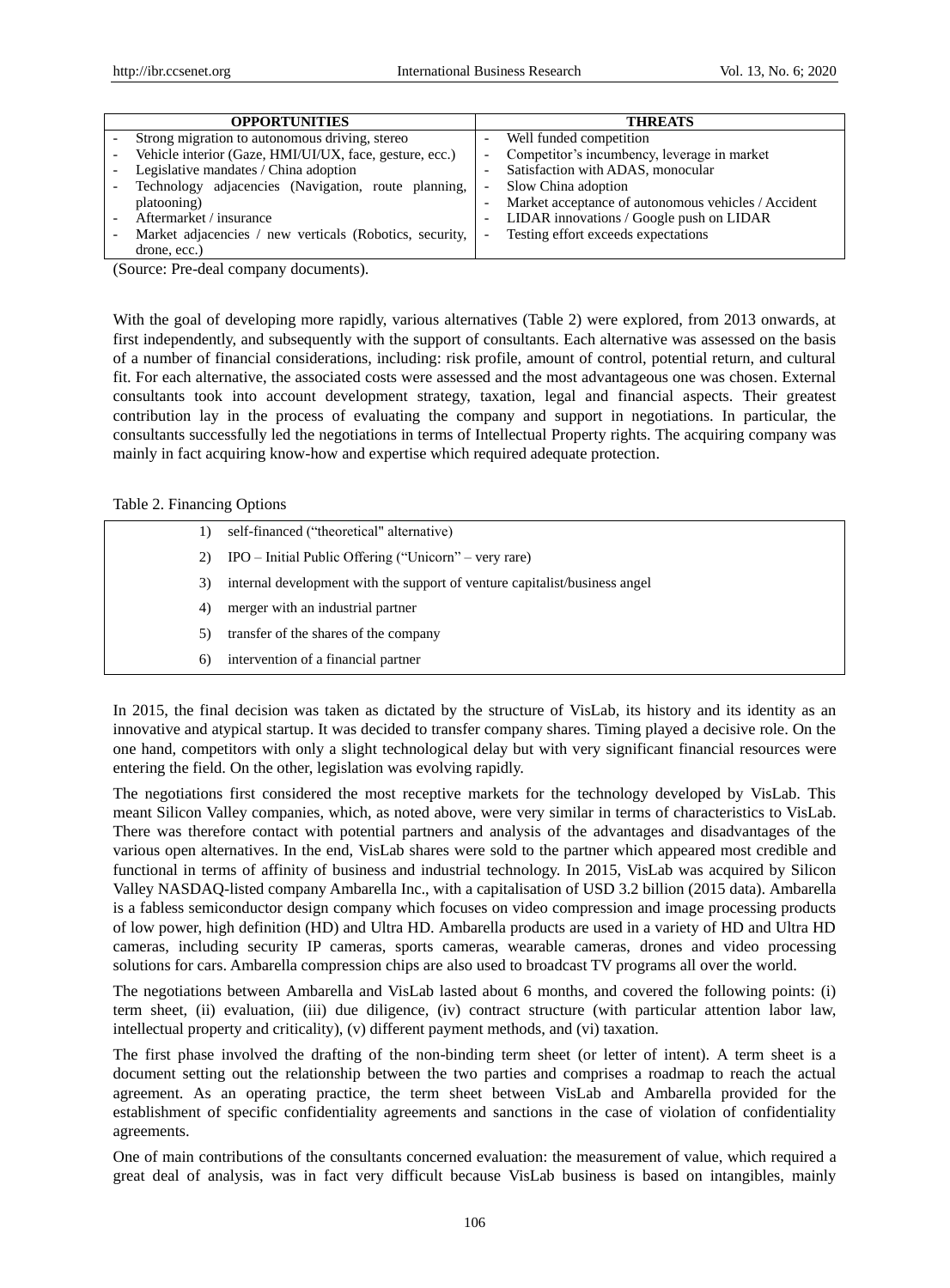intellectual property. VisLab was a company characterized by two value drivers: (i) one linked to consulting, now consolidated and with expectations of continuous growth, (ii) the other linked to intangible assets consolidated during the last 20 years of research activity. Consulting and research have generated a synergistic effect which today generates a continuous and future growth income. It is an important "intangible asset" consisting of patents, data-base and know-how.

VisLab was a healthy and revenue-generating company, with an annual profit of over  $\epsilon_1$  million and an EBITDA close to €350 000. However, its true value was not revealed its balance sheet, because the internal goodwill created through continuous research activity did not appear in financial statements. One reason for this is that Italian legislation does not allow for internal goodwill to be recorded in financial statements. Evaluation was even more difficult because there were no similar competitors in terms of similar features. VisLab was an extremely traditional consulting business in the way it was delivered, but in a very specific niche sector. In other words, VisLab was a prototype. Potential competitors in the market were mostly listed companies, which were not strictly comparable. The real driver of VisLab were its intangible assets, which were mainly intellectual property rights. It was necessary to quantify the value of these intangibles to the fullest.

For reasons of confidentiality technical details of the evaluation cannot be reported here, but in general terms, two approaches were adopted at the same time. The cost approach looked at costs incurred in the 20 years of activity, and the income approach looked at the profits from consulting. For the valuation of VisLab's "intangible assets", criteria based on the market and income approach were not applicable. The most appropriate approach was to look at costs, and in particular the replacement cost criterion. And this led to the company being valued at around 30 million dollars. The agreement also provided for an incentive plan for management (i.e., stock option plan) linked to company performance.

The next, more sensitive, phase was due diligence, investigating and deepening data and information about the object of the negotiation. The purpose was to assess the attractiveness of M&A for the two parties, and to identify the related risks and problems, in negotiating terms and conditions and preparing instruments for collateral, indemnity and compensation. The due diligence involved setting up a data room where all information describing VisLab and its business was made available in detail for the negotiations.

The real bargaining between the two parties in fact concerned the various M&A alternatives that became apparent after the due diligence phase. As noted above, the main focus of the negotiations were intellectual property rights, which are very complex. Ambarella aimed at the purchase of intellectual property only, while VisLab aimed at a sale of the entire company. After careful evaluation, an agreement was made to sell shares upon payment of a consideration. This solution satisfied both parties: Ambarella became the owner of VisLab and its intellectual property, while VisLab was able to make the most of its value, allowing the business to remain in Italy, in Parma. As we will see, all the existing staff were hired, and funds were found to invest in development.

#### **4. Discussion and Conclusions**

The previous section of the paper described the case of VisLab as a success of an Italian academic spin-off. As a company which carries out basic and applied research in machine vision algorithms and intelligent systems for the automotive field, its core business is in unmanned ground vehicles (UGVs). It is widely believed that UGVs will shape the future by providing improved safety and mobility. In fact, in the US the states of Nevada, Florida, California, and Michigan have already passed laws allowing the transit of autonomously driven cars. In Europe too, certain cities are planning to activate transport systems for driverless cars or have already permitted UGV tests in traffic.

In the complex and highly competitive UGV market, VisLab aimed to do something entirely new. Until 2015, revenues were based on advice and services to companies all over the world, and all profits were reinvested in internal strategic projects. This was a unique business model in the UGV sector. When big players moved into the UGV market, however, the model was no longer sustainable. Interest from possible partners arose naturally: VisLab's scientific credibility was recognized globally and its skills were also known thanks to heavy media exposure. The company works in hi-tech areas of great scientific and public interest, and the business idea was clear and promising.

The sale of VisLab in July 2015 to the American company Ambarella for 30 million dollars (plus a stock option plan) made it a robust and consolidated presence. The decision to grow through the sale of shares has brought undoubted advantages for Parma University and for university research, and also for the local economy of the Parma area.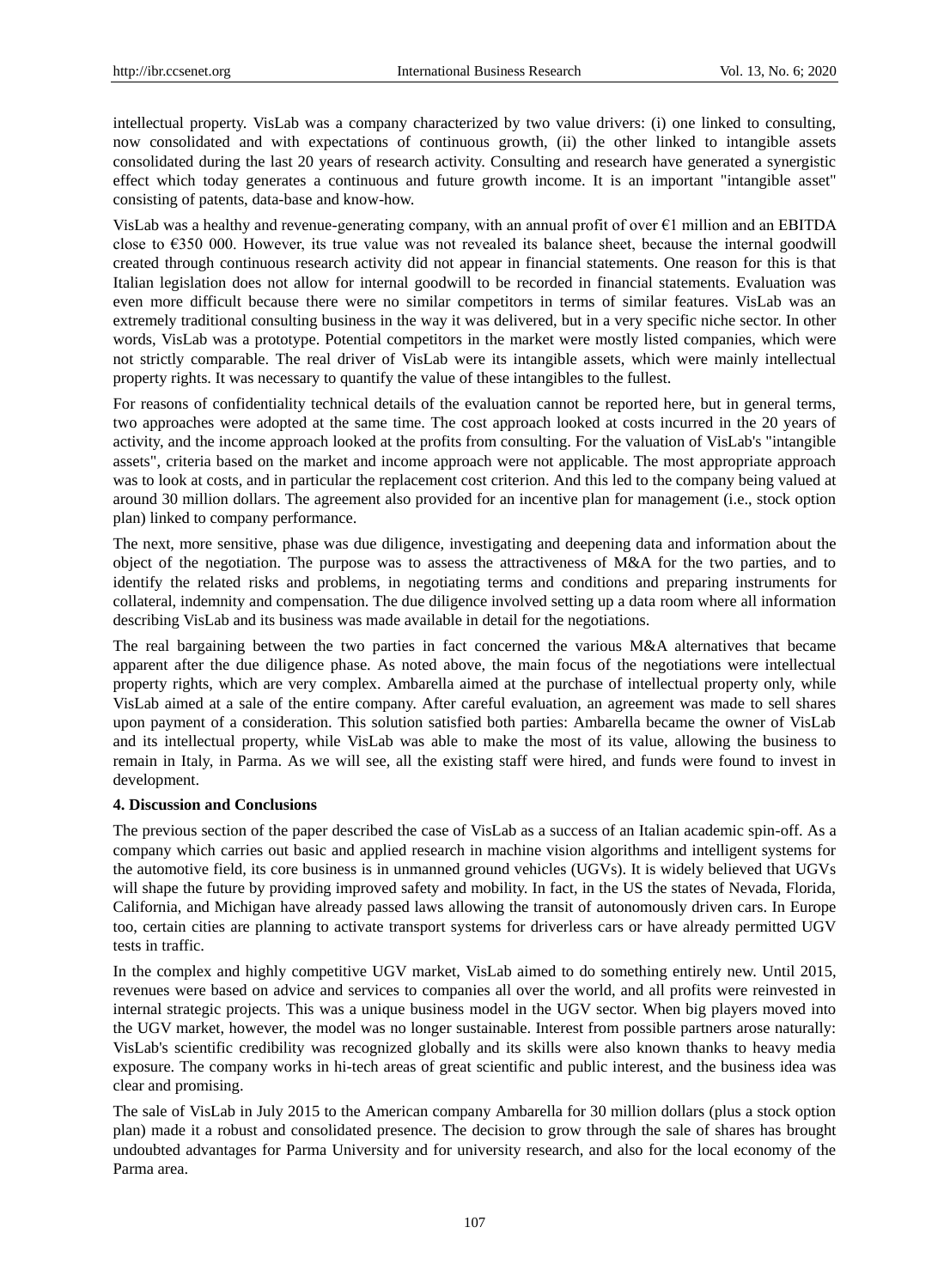It is clear that one of the main features leading to the success of VisLab was the originality and importance of the idea. The project under Alberto Broggi and his staff had high intrinsic value, and this was the key to the whole story. The capacity to innovate is in fact indispensable for a start-up firm. Other features were fundamental as the project developed and VisLab was acquired by Ambarella. Key aspects of VisLab strategy were as follows:

1. *Valorization of human resources*: Human resources were considered as the real value driver. Researchers themselves developed the business idea and made it credible with personal commitment and hard work. Strategically, the agreement acknowledged this, and the researchers were all hired on permanent contracts by Ambarella. They were thus able to work in continuation, remaining in the same local area with links to the University even after the acquisition.

2. *Connection with the University*: Synergy with the University is one of the central points of VisLab's strategy. VisLab was originally set up as a university research laboratory and over the years it became autonomous as a company. But its university origin is an intrinsic characteristic.

3. *Connection with the local area*: The desire to remain in the local area is another key element in VisLab's success. The refusal of the research team to move to California, and their remaining in the place where the dream was born 20 years before was of great benefit to the University and the area of Parma. This is an important consideration at a time that the brain drain continues apace from Italy.

Going into more detail, the purchase price was extremely satisfactory for shareholders, including the University. The university in fact reinvested the money entirely into various forms of research. There is today a long-term collaboration agreement between the University of Parma and Ambarella, including five post-doctoral positions and other joint projects such as lectures and courses. Osmosis between VisLab and the University is ongoing and profitable to both sides. VisLab also continues to be physically a part of the University, and a new headquarters building was opened on the university campus in 2018. It was built using Xlam and lamellar prefabrication techniques with dry mounting. It consists of 1,100 square meters on three levels, and in future can be flanked by a twin pavilion to meet possible new development needs. The image and architectural criteria of the building are representative of the hi-tech business and sustainability. It is in fact in Energy Class A and produces photovoltaic energy of 33,750 kWh, so that 77% of energy requirements are met by renewable sources.

As noted above, at a time when the "brain drain" remains a worrying concern for Italy, the fact that VisLab and the intellectual property of the original spin-off remained in Parma is significant. The company has retained its structure of five teams, who now report directly to the CEO / CTO of the multinational in Santa Clara, CA. All collaborators and researchers previously working for VisLab were hired by Ambarella with permanent contracts valid under Italian legislation. Since 2015, the year of the sale, the VisLab team has continued to grow. Until March 2015 (before the acquisition), there were only 4 VisLab employees. The number of employees was much higher, as mentioned above, but most of them worked through consulting contracts and scholarships. With the acquisition, Ambarella hired 29 people with permanent contracts. In 2016, there were 31 engineers hired and 2 administrative employees joined them. Today the group has more than 50 employees and periodically open positions are offered. It should be noted that the creation of new jobs in Italy was also possible because the VisLab team, at the time of the acquisition, did not accept the request to move to California, but preferred to stay in Parma.

VisLab has always been an important research group in Italy. Since being sold to Ambarella, however, it has gained in strength and ambition and now works in synergy with key world technological poles of Silicon Valley, China and Taiwan. And the city of Parma, which has always been known for its ham, [cheese,](https://en.wikipedia.org/wiki/Parmesan_cheese) music and [architecture](https://en.wikipedia.org/wiki/Architecture) is now gaining recognition as an important center for UGVs.

VisLab's early success in the MilleMiglia in Automatico of June 1998, which was one of the first tests of a self-driving car, a Fiat Thema, on public roads, is still considered a milestone in the history of automatic driving. To celebrate the twentieth anniversary, Ambarella unveiled the new EVA (Embedded Vehicle Autonomy) prototype in May 2018 at the VisLab headquarters of the university campus of Parma. EVA moves with the help of six HD cameras connected to a unique small chip which reads the obstacles near the vehicle and at a distance of over one hundred meters. VisLab continued to be equally successful during and after acquisition. Today it is focused on product development, which has led to important advances. In 2019 the Italian Ministry of Transport issued VisLab with the authorization to test the first self-driven vehicle on public roads in Italy.

In conclusion, we have shown that among the various forms of knowledge and technology transfer from university to industry, academic spin-offs are a key element in sustaining regional economic development. It is thus desirable for economic policy to support the growth of spin-off firms. It is therefore desirable that economic policy should support the growth of spin-off companies.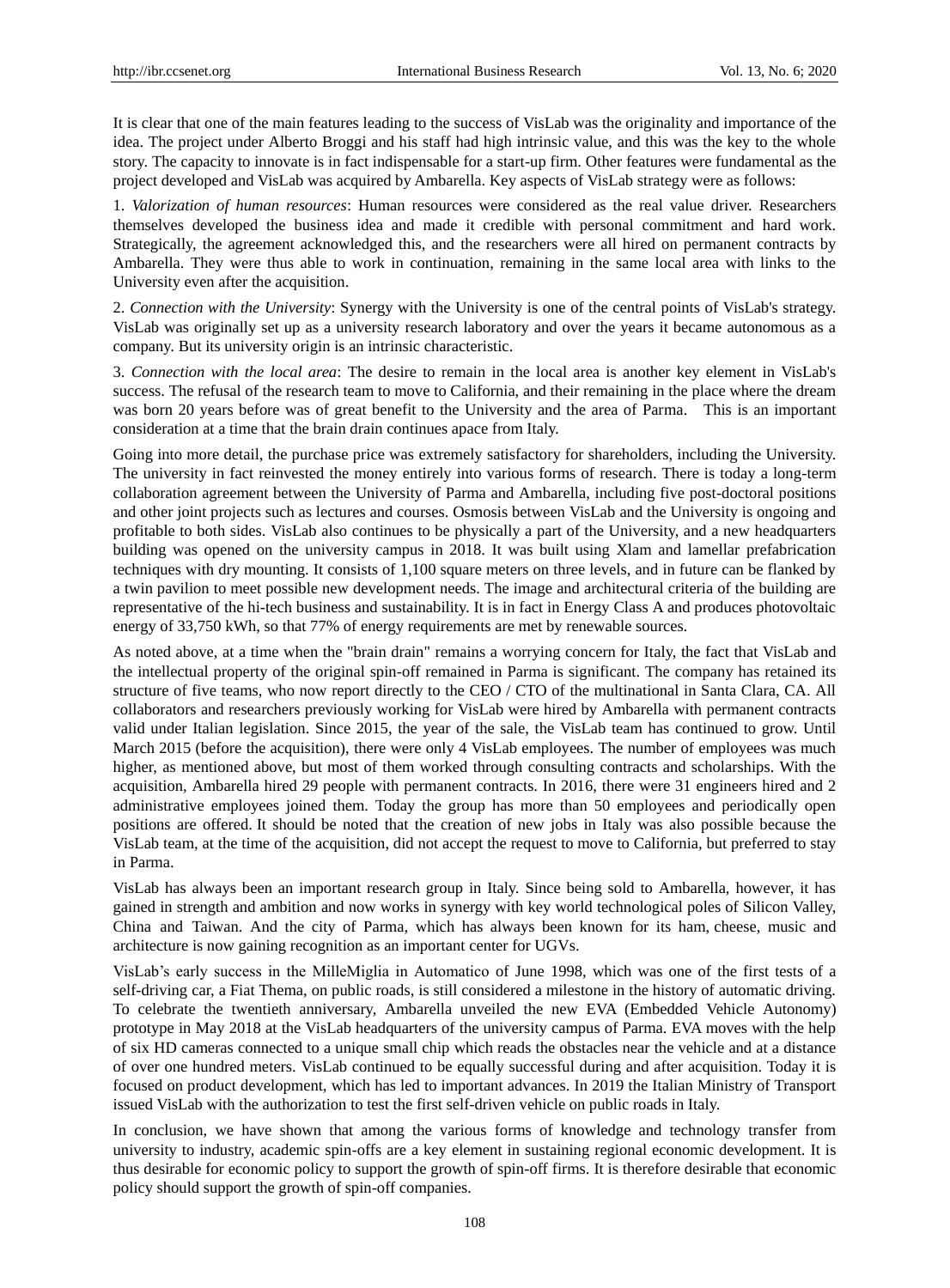The case of VisLab strongly suggests that universities play a key role in this area as "facilitators of the growth of ideas" as well as "incubators of ideas". Universities in which potentially interesting research groups exist can in fact facilitate their development. They should implement the processes of transforming research projects into spin-offs, supporting research groups with business know-how and skills. These skills can be found for example through the creation of networks of successful companies and highly qualified professionals. In short, it is important for high-level research with potential for growth, like VisLab's, to be helped "to take flight".

Finally, the results of the VisLab case study can provide useful insights for the local context and for the national and international development of successful academic spin-offs.

#### **Acknowledgements**

This research is dedicated to the memory of Prof. Loris Borghi, former Rector of the University of Parma, whose generous, enthusiastic and far-seeing leadership inspired and encouraged the VisLab story.

### **References**

- Algieri, B., Aquino, A., & Succurro, M. (2013). Technology trasfer offices and academic spin-off creation: the case of Italy. *Journal of Technology Transf*er, *38*(4), 382-400. <https://doi.org/10.1007/s10961-011-9241-8>
- Audretsch, D. V., Lehman, E. E., & Warning, S. (2005). University spillovers and new firm location. *Research Policy, 34*(7), 1113-1122. https://doi.org/10.1016/j.respol.2005.05.009
- Audretsch, D. B., & Lehman, E. E. (2005). Does the knowledge spillover theory of entrepreneurship hold for regions? *Research Policy, 34*(8), 1191-1202. https://doi.org/10.1016/j.respol.2005.03.012
- Autio, E., Kenney, M., Mustar, P., Siegel, D., & Wright, M. (2014). Entrepreneurial innovation: The importance of context. *Research Policy*, *43*(7), 1097-1108.
- Bahrami, H., & Evans, S. (1995). Flexible re-cycling and high technology entrepreneurship. *California Management Review*, *37,* 62-88. https://doi.org/10.2307/41165799
- Baldini, N. (2011). Implementing Bayh-Dole-like laws: Faculty problems and their impact on university patenting activity. *Research Policy, 38*(8), 1217-1224. https://doi.org/10.1016/j.respol.2009.06.013
- Baldini, N. (2010). University spin-offs and their environment. *Technology Analysis and Strategic Management, 22*(8), 856-876. https://doi.org/10.1080/09537325.2010.520470
- Baldini, N., Grimaldi, R., & Sobrero, M. (2006). Institutional changes and the commercialization of academic knowledge: A study of Italian universities' patenting activities between 1965 and 2002. *Research Policy, 35,*  518-532. https://doi.org/10.1016/j.respol.2006.01.004
- Bathelt, H., Kogler, D. F., & Munro, A. K. (2010). A knowledge-based typology of university spin-offs in the context of regional economic development. *Technovation, 30,* 519-532. https://doi.org/10.1016/j.technovation.2010.04.003
- Becattini, G. (1990). The Marshallian industrial district as a socio-economic notion. In Becattini, G., Pyke, F., & Sengenberger W., (Eds.), *Industrial Districts and Inter-Firm Cooperation in Italy* (International Labor Studies: Geneva), pp. 37-51.
- Beck, T., Demirg-Kunt, A., & Maksimovic, V. (2005). Financial and legal constraints to firm growth: Does size matter? *Journal of Finance*, *60*(1), 137-151. https://doi.org/10.1111/j.1540-6261.2005.00727.x
- Bellini, E. M., & Zollo, G. (1997). *University-industry relationship: empirical evidences on academic spin-off in southern Italy.* 5th International High Technology Small Firms Conference. Manchester Business School, May 29-30.
- Bercovitz, J., & Feldman, M. P. (2006). Entrepreneurial universities and technology transfer: a conceptual framework for understanding knowledge-based economic development. *Journal of technology Transfer, 31*(1), 175-188. https://doi.org/10.1007/s10961-005-5029-z
- Bodas Freitas, I. M., Geuna, A., & Rossi, F. (2013). Finding the right partners: Institutional and personal modes of governance of university-industry interactions. *Research Policy, 42,* 50-62. https://doi.org/10.1016/j.respol.2012.06.007
- Bonaccorsi, A., & Piccaluga, A. (1994). A Theoretical Framework for the Evaluation of University-https://doi.org/10.1111/j.1467-9310.1994.tb00876.x
- Boschma, R. (2005). Proximity and innovation: a critical assessment. *Regional Studies, 39*(1), 61-74. https://doi.org/10.1080/0034340052000320887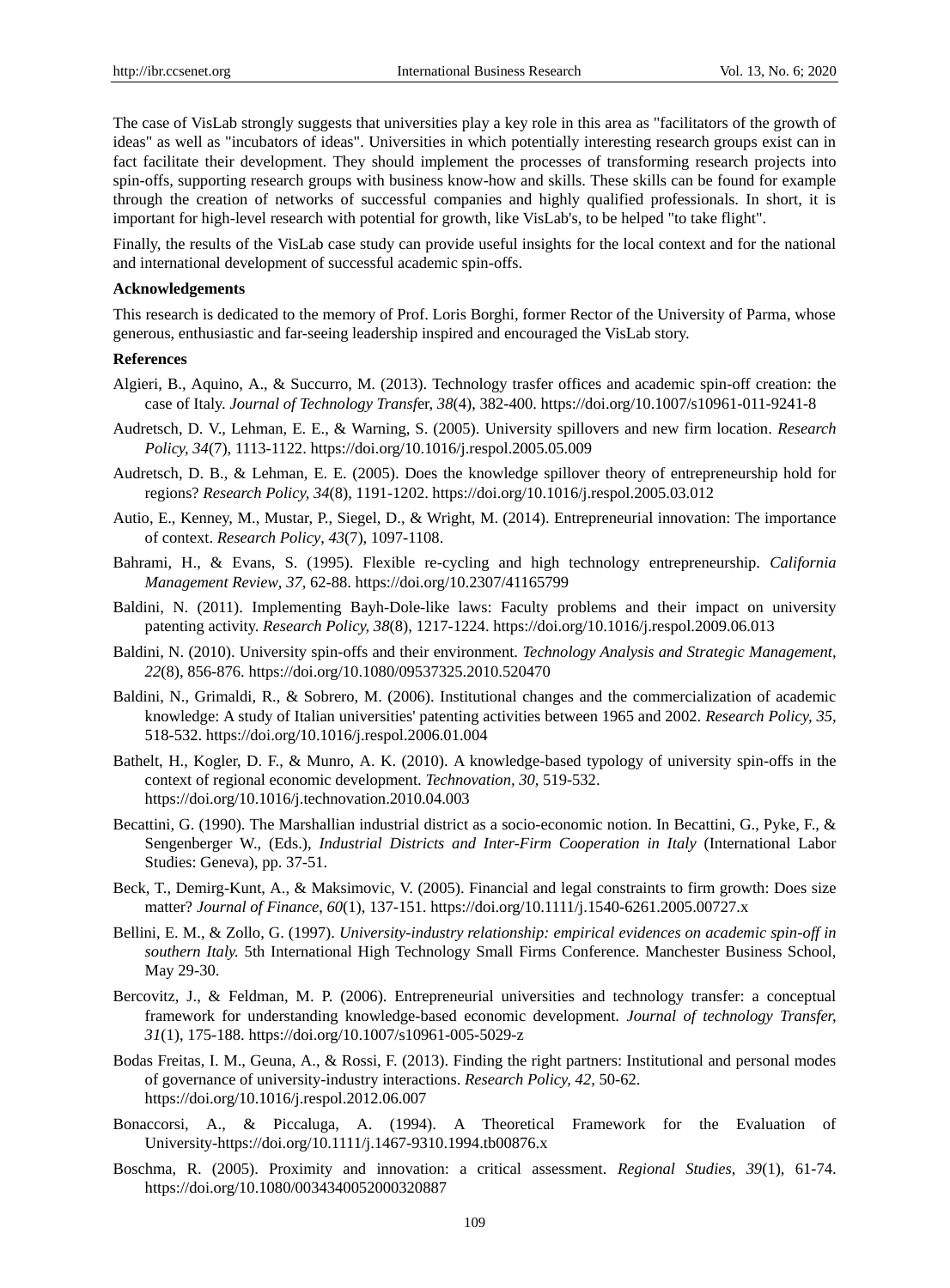- Bozeman, B. (2000). Technology transfer and public policy: a review of research and theory. *Research Policy, 29,*  627-655. https://doi.org/10.1016/S0048-7333(99)00093-1
- Breschi, S., Lissoni, F., & Montobbio, F. (2008). University patenting and scientific productivity: a quantitative study of Italian academic inventors. *European Management Review, 5,* 91-109. https://doi.org/10.1057/emr.2008.9
- Callon, M. (1994). Is science a public good? *Science, Technology and Human Values, 19,* 395-424. https://doi.org/10.1177/016224399401900401
- Camuffo, A., & Grandinetti, R. (2011). I distretti industriali come sistemi locali di innovazione. *Sinergie Italian Journal of Management*, *69,* 33-60.
- Carrayannis, E., Rogers, E., Kurihara, K., & Allbritton, M. (1998). High technology spin-offs from government R&D laboratories and research universities. *Technovation, 18*(1), 1-11. https://doi.org/10.1016/S0166-4972(97)00101-6
- Cesaroni, F., & Piccaluga, A. (2016). The activities of university knowledge transfer offices: Towards the third mission in Italy. *International Journal of Technology Transfer, 41*(4), 753-777. https://doi.org/10.1007/s10961-015-9401-3
- Charles, D. (2003). Universities and territorial development: reshaping the regional role of English universities. *Local Economy, 18*(1), 7-20. https://doi.org/10.1080/0269094032000073780
- Chiesa, V., & Piccaluga, A. (2000). Exploitation and diffusion of public research: the case of academic spin-off companies in Italy. *R&D Management, 30,* 329-339. https://doi.org/10.1111/1467-9310.00187
- Chiesa, V., & Piccaluga, A. (1998). Transforming rather transferring scientific and technological knowledge the contribution of academic 'spin-out' companies: the Italian way. In Oakey, R., & During, W. (Eds.), *New Tchnology-Based Firms in the 1990s.* London: Paul Chapman.
- Clarysse, B., Wright, M., Lockett, A., Mustar, P., & Knockaert, M. (2007). Academic spin-offs, formal technology transfer and capital raising. *Industrial and Corporate Change, 16*(4), 609-640. https://doi.org/10.1093/icc/dtm019
- Clarysse, B., Wright, M., Lockett, A., van de Velde, E., & Vohora, A. (2005). Spinning out new ventures: a typology of incubation strategies from European research institutions. *Journal of Business Venturing, 20*(2), 183-216. https://doi.org/10.1016/j.jbusvent.2003.12.004
- Cohen, W. M., Nelson, R. R., & Walsh, J. P. (2002). Links and impacts: the influence of public research on industrial R&D. *Management Science, 48,* 1-23. https://doi.org/10.1287/mnsc.48.1.1.14273
- Colombo, M., D'Adda, D., & Piva, E. (2010). The contribution of university research to the growth of academic start-ups: an empirical analysis. *Journal of Technology Transfer, 35,* 1-25. https://doi.org/10.1007/s10961-009-9114-6
- Cooke, P. (2001). Regional innovation systems, clusters, and the knowledge economy. *Industrial and Corporate Change*, *10*(4), 945-974. https://doi.org/10.1093/icc/10.4.945
- D'Este, P., Guy, F., & Iammarino, S. (2012). Shaping the formation of university-industry research collaborations: What type of proximity does really matter? *Journal of Economic Geography, 13*(4), 537-558. https://doi.org/10.1093/jeg/lbs010
- D'Este, P., & Patel, P. (2007). University-industry linkages in the UK: what are the factors underlying the variety of interactions with industry? *Reserach Policy, 36,* 1295-1313. https://doi.org/10.1016/j.respol.2007.05.002
- Di Gregorio, D., & Shane, S. (2003). Why do some universities generate more start-ups than others? *Research Policy*, *32,* 209-227. https://doi.org/10.1016/S0048-7333(02)00097-5
- Druilhe, C., & Garnsey, E. (2004). Do academic spin-outs differ and does it matter? *Journal of Technology Transfer*, *29,* 269-285. https://doi.org/10.1023/B:JOTT.0000034123.26133.97
- Etzkowitz, H., & Leydesdorff, L. (2000). The dynamics of innovation: from National Systems and "Mode 2" to a Triple Helix of university-industry-government relations. *Research Policy, 29*(2), 109-123. https://doi.org/10.1016/S0048-7333(99)00055-4
- Etzkowitz, H., Webster, A., Gebhardt, C., & Terra, B. R. C. (2000). The future of the university and the university of the future: evolution of ivory tower to entrepreneurial paradigm. *Research Policy, 29*(2), 313-330. https://doi.org/10.1016/S0048-7333(99)00069-4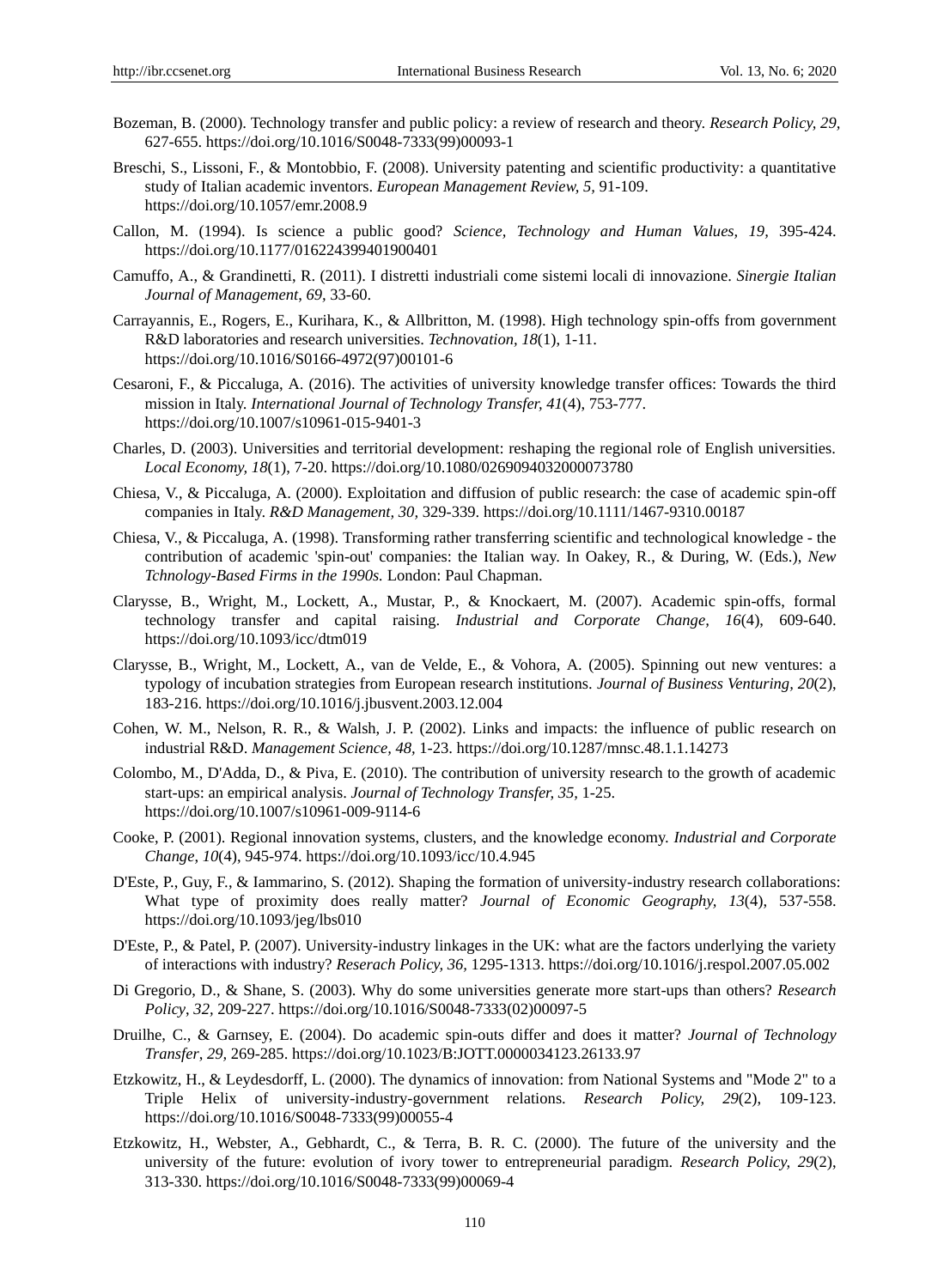- Etzkowitz, H. (1998). The norms of entrepreneurial science: cognitive effects of the new university-industry linkages. *Research Policy, 27*(8), 823-833. https://doi.org/10.1016/S0048-7333(98)00093-6
- Feldman, M. P. (2001). The entrepreneurial event revisited: Firm formation in a regional context. *Industrial and Corporate Change*, *10*(4), 861-875. https://doi.org/10.1093/icc/10.4.861
- Feldman, M. P. (1999). The new economics of innovation, spillovers and agglomeration: A review of empirical studies. *The Economics of Innovation and New Technology*, *8,* 5-25. https://doi.org/10.1080/10438599900000002
- Fini, R., Grimaldi, R., Santoni, S., & Sobrero, M. (2011). Compements or substitutes? The role of universities and local context in supporting the creation of academic spin-offs. *Reseach Policy, 40,* 1113-1127. https://doi.org/10.1016/j.respol.2011.05.013
- Fini, R., Grimaldi, R., & Sobrero, M. (2009). Factors fostering academics to start up new ventures: an assessment of Italian founders' incentives. *Journal of Technology Transfer, 34*(4), 380-402. https://doi.org/10.1007/s10961-008-9093-z
- Fischer, M. M., & Varga, A. (2003). Spatial knowledge spillovers and university research: evidence from Austria. *Annals of Regional Science, 37*(2), 302-322. https://doi.org/10.1007/s001680200115
- Florida, R. M., & Cohen, W. M. (1999). Engine or infrastructure? The university role in economic development. In Branscomb, L. M., Kodama, F., & Florida, R. (Eds.), *Industrializing Knowledge: University-Industry Linkages in Japan and the United States.* MIT Press, Cambridge, pp. 589-610.
- Franklin, S. J., Wright, M., & Lockett, A. (2001), Academic and surrogate entrepreneurs in university spin-out companies. *Journal of Technology Transfer*, *26,* 127-141. https://doi.org/10.1023/A:1007896514609
- Friedman, J., & Silberman, J. (2003). University Technology Transfer: Do Incentives, Management, and Location Matter? *The Journal of Technology Transfer*, *28*(1), 17-30. https://doi.org/10.1023/A:1021674618658
- Fujita, M., & Thisse, J. F. (1996). Economics of agglomeration. *Journal of the Japanese and International Economies, 10,* 339-378. https://doi.org/10.1006/jjie.1996.0021
- Guldbrandsen, M., & Smeby, J. C. (2005). Industry funding and university professors' research performance. *Research Policy, 34,* 932-950. https://doi.org/10.1016/j.respol.2005.05.004
- Gulbrandsen, M., & Slipersæter, S. (2007). The third mission and the entrepreneurial university model. In Bonaccorsi, A., & Daraio, C. (Eds.), *Universities and Strategic Knowledge Creation: Specialization and Performance in Europe.* Edward Elgar, Cheltenham, pp. 112-143. https://doi.org/10.4337/9781847206848.00011
- Guldbrandsen, M., & Smeby, J. C. (2005). Industry funding and university professor's research performance. *Research Policy*, *34,* 932-950. https://doi.org/10.1016/j.respol.2005.05.004
- Hackett, S. M., & Dilts, D. M. (2004). A real option-driven theory of business incubation. *Journal of Technology Transfer, 29,* 41-54. https://doi.org/10.1023/B:JOTT.0000011180.19370.36
- Hoang, H., & Antoncic, B. (2003). Network-based research in entrepreneurship: a critical review. *Journal of Business Venturing, 17,* 1-23. https://doi.org/10.1016/S0883-9026(02)00081-2
- Jaffe, A. (1989). The real effects of academic research. *American Economic Review, 79,* 957-970.
- Kroll, H., & Liefner, I. (2008). Spin-off enterprises as a means of technology commercialization in a transforming economy - evidence from three universities in China. *Technovation, 28,* 298-313. https://doi.org/10.1016/j.technovation.2007.05.002
- Krugman, P. (1991). Increasing returns and economic geography. *Journal of Political Economy*, *99.* https://doi.org/10.1086/261763483-499
- Landry, R., Amara, N., & Ouimet, M. (2007). Determinants of knowledge transfer: Evidence from canadian university reearchers in natural sciences and engineering. *Journal of Technology Transfer, 32,* 561-592. https://doi.org/10.1007/s10961-006-0017-5
- Lawton, S. H. (2007). Universities, innovation, and territorial development: a review of the evidence. *Environment and Planning C: Government and Policy, 25,* 98-114. https://doi.org/10.1068/c0561
- Lazzeroni M., & Piccaluga, A. (2015). Beyond 'town and gown': The role of the university in small and medium-sized cities. *Industry and Higher Education*, *29*(1), 11-23. https://doi.org/10.5367/ihe.2015.0241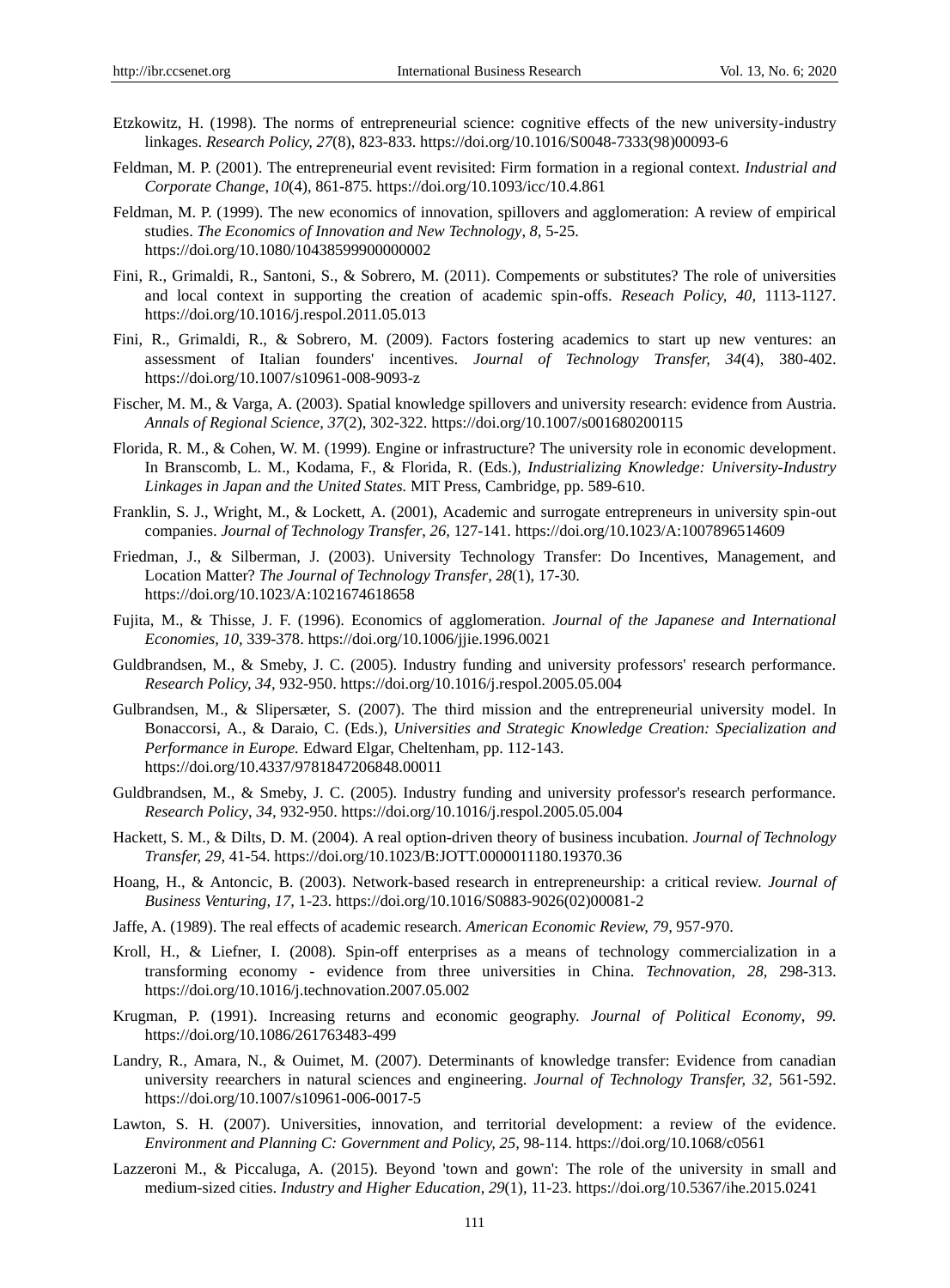- Lazzeroni, M., Bellini, N., Cortesi, G., & Loffredo A. (2013). The territorial approach to cultural economy: new opportunities for the development of small towns. *European Planning Studies, 21*(4), 452-472 https://doi.org/10.1080/09654313.2012.722920
- Lee, Y. S., & Gaertner, R. (1994). Technology transfer from university to industry: a large-scale experiment with technology development and commercialization. *Policy Studies Journal, 22*(2), 384-401. https://doi.org/10.1111/j.1541-0072.1994.tb01476.x
- Lissoni, F., Llerena, P., McKelvey, M., & Sanditov, B. (2008). Academic patenting in Europe: new evidence from the KEINS database. *Research Evaluation, 17,* 87-102. https://doi.org/10.3152/095820208X287171
- Lockett, A., Siegel, D., Wright, M., & Ensley, M. D. (2005). The creation of spin-off firms at public research institutions: managerial and policy implications. *Research Policy, 34,* 981-993. https://doi.org/10.1016/j.respol.2005.05.010
- Lockett, A., Murray, G., & Wright, M. (2002). Do UK venture capitalists still have a bias against high tech investments? *Research Policy*, *31*, 1009-1030. https://doi.org/10.1016/S0048-7333(01)00174-3
- Lundvall, B. Å. (Ed.) (1992). *National Innovation Systems: Towards a Theory of Innovation and Interactive Learning.* Pinter, London.
- Mansfield, E. (1998). Academic research and industrial innovation: An update of empirical findings. *Research Policy*, *26*(7/8), 773-776. https://doi.org/10.1016/S0048-7333(97)00043-7
- Mansfield, E., & Lee, J. Y. (1996). The modern university: Contributor to industrial innovation and recipient of industrial R&D support. *Research Policy*, *25*(7), 1047-1058. https://doi.org/10.1016/S0048-7333(96)00893-1
- Mansfield, E. (1995). Academic research underlying industrial innovation: sources, characteristics, and financing. *The Review of Economics and Statistics, 77*(1), 55-65. https://doi.org/10.2307/2109992
- Mansfield, E. (1991). Academic research and industrial innovation. *Research Policy, 20,* 1-12. https://doi.org/10.1016/0048-7333(91)90080-A
- Markman, G., Siegel, D., & Wright, M. (2008). Research and technology commercialization. *Journal of Management Studies, 45,* 1401-1423. https://doi.org/10.1111/j.1467-6486.2008.00803.x
- McAdam, M., & McAdam, R. (2008). High tech start-ups in University Science Park incubators: the relationship between the start up's lifecycle progression and the use of incubator's resources. *Technovation, 28,* 277-290. https://doi.org/10.1016/j.technovation.2007.07.012
- Meyer-Krahmer, F., & Schmoch, U. (1998). Science-based technologies: university-industry interactions in four fields. *Research Policy, 27*, 835-851. https://doi.org/10.1016/S0048-7333(98)00094-8
- Mian, S. A. (1997). Assessing and managing the University technology incubator: an integrative framework. *Journal of Business Venturing, 12*, 251-285. https://doi.org/10.1016/S0883-9026(96)00063-8
- Miyata, Y. (2000). An empirical analysis of innovative activity of universities in the United States. *Technovation*, *20*(8), 413-425. https://doi.org/10.1016/S0166-4972(00)00024-9
- Moray, N., & Clarysse, B. (2005). Institutional change and resource endowments to science-based entrepreneurial firms. *Research Policy, 34*, 1010-1027. https://doi.org/10.1016/j.respol.2005.05.016
- Mueller, P. (2006). Exploring the knowledge filter: how entrepreneurship and university-industry relationships drive economic growth. *Research Policy, 35,* 1499-1508. https://doi.org/10.1016/j.respol.2006.09.023
- Muscio, A. (2009). What drives the university use of technology transfer offices? Evidence from Italy. *Journal of Technology Transfer, 35,* 181-202. https://doi.org/10.1007/s10961-009-9121-7
- Muscio, A., & Pozzali, A. (2012). The effects of cognitive distance in university-industry collaborations: some evidence from Italian universities. *Journal of Technology Transfer, 38,* 486-508. https://doi.org/10.1007/s10961-012-9262-y
- Mustar, P., Wright, M., & Clarysse, B. (2008). University spin-off firms: Lessons from ten years of experience in Europe. *Science and Public Policy, 35*, 67-80. https://doi.org/10.3152/030234208X282862
- Mustar, P., Renault, M., Colombo, M. G., Piva, E., Fontes, M., Lockett, A., … Moray, N. (2006). Conceptualising the heterogeneity of research-based spin-offs: a multi-dimensional taxonomy. *Research Policy, 35*(2), 289-308. https://doi.org/10.1016/j.respol.2005.11.001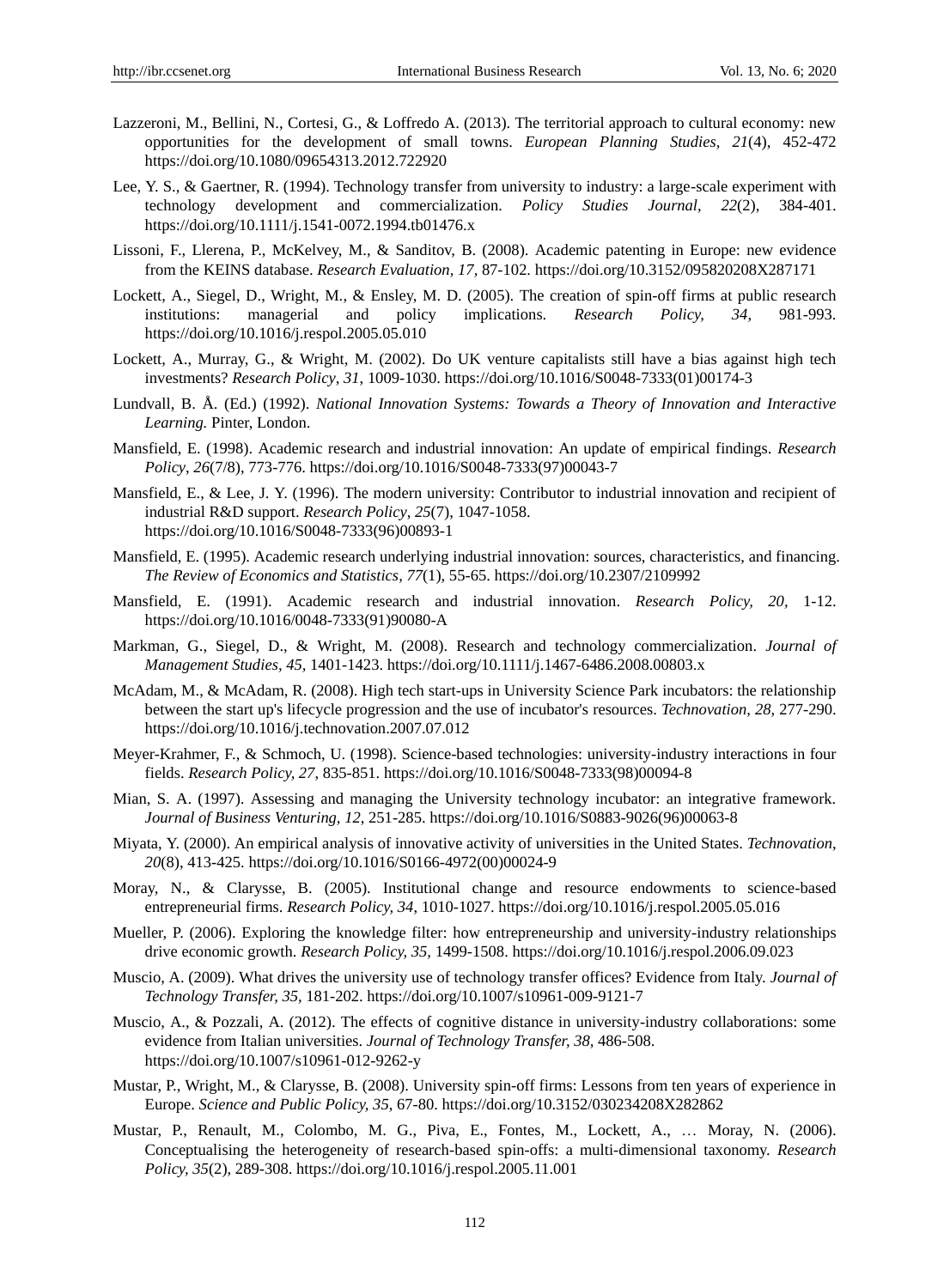- Mustar, P. H. (1997). Spin-off enterprises how French academics create hi-tech companies: the conditions for success or failure. *Science and Public Policy, 24*(1), 37-43.
- Nelson, R. R. (1959). The simple economics of basis scientific research. *Journal of Political Economy, 67,*  297-306. https://doi.org/10.1086/258177
- Nelson, R. (Ed.) (1993). *National Innovation Systems. A Comparative Analysis.* Oxford University Press, New York/Oxford.
- Ndonzuau, F. N., Pirnay, F., & Surlemont, B. (2002). A stage model of academic spin-off creation. *Technovation, 22,* 281-289. https://doi.org/10.1016/S0166-4972(01)00019-0
- Nosella, A., & Grimaldi, R. (2009). University level mechanisms supporting the creation of new companies: an analysis of Italian academic spin-offs. *Technology Analysis and Strategic Management, 21,* 679-698. https://doi.org/10.1080/09537320903052657
- O'Shea, R. P., Chugh, H., & Allen, T. J. (2008). Determinants and consequences of university spinoff activity: a conceptual framework. *Journal of Technology Transfer, 33,* 653-666. https://doi.org/10.1007/s10961-007-9060-0
- O'Shea, R. P., Allen, T. J., Chevalier, A., & Roche, F. (2005). Entrepreneurial orientation, technology transfer and spinoff performance of U.S. universities. *Research Policy*, *34*(7), 994-1009. https://doi.org/10.1016/j.respol.2005.05.011
- Perez, M. P., & Sanchez, A. M. (2003). The development of university spin-offs. Early dynamics of technology transfer and networking. *Technovation, 23*(10), 823-831. https://doi.org/10.1016/S0166-4972(02)00034-2
- Perkmann, M., Tartari, V., McKelvey, M., Autio, E., Brostrom, A., D'Este, P., … Sobrero, M. (2013). Academic engagement and commercialisation: A review of the literature on university-industry relations. *Research Policy, 42,* 423-442. https://doi.org/10.1016/j.respol.2012.09.007
- Piccaluga, A. (1992). From profs to profits: how Italian academics generate high technology ventures. *Creativity and Innovation Management, 1,* 2. https://doi.org/10.1111/j.1467-8691.1992.tb00033.x
- Piergiovanni, R., & Santarelli, E. (2001). Patents and the geographic localization of R&D spillovers in French manufacturing. *Regional Studies*, *35*(8), 697-702. https://doi.org/10.1080/00343400120101434
- Piergiovanni, R., Santarelli, E., & Vivarelli, M. (1997). From which source do small firms derive their innovative inputs? Some evidence from Italian industry. *Review of Industrial Organization, 12,* 243-258. https://doi.org/10.1023/A:1007781501147
- Pirnay, F., Surlemont, B., & Nlemvo, F. (2003). Towards a typology of university spin-offs. *Small Business Economics, 21*, 355-369. https://doi.org/10.1023/A:1026167105153
- Radosevich, R. (1995). A model for entrepreneurial spin-offs from public technology sources. *International Journal of Technology Management, 10*(7/8), 879-893.
- Rasmussen, E. (2008). Government instruments to support the commercialization of university research: lessons from Canada. *Technovation, 28*(8), 506-517. https://doi.org/10.1016/j.technovation.2007.12.002
- Reitan, B. (1997). Fostering technical entrepreneurship in research communities: granting scholarships to would-be entrepreneurs. *Technovation, 17*(6), 287-296. https://doi.org/10.1016/S0166-4972(97)00121-1
- Roberts, E. B., & Malone, D. (1996). Policies and structures for spinning off new companies from research and development organizations. *R&D Management, 26*(1), 17-48. https://doi.org/10.1111/j.1467-9310.1996.tb00927.x
- Rodriguez-Pose, A., & Refolo, M. C. (2003). The link between local production systems and public and university research in Italy. *Environment and Planning A, 35*(8), 1477-1492. https://doi.org/10.1068/a35297
- Rogers, E. M. (1986). The role of the research university in the spin-off of high-technology companies. *Technovation, 4,* 169-181. https://doi.org/10.1016/0166-4972(86)90010-6
- Salter, A. J., & Martin, B. R. (2001). The economic benefits of publicly funded basic research: a critical review. *Research Policy, 30,* 509-532. https://doi.org/10.1016/S0048-7333(00)00091-3
- Schartinger, D., Rammer, C., Fischer, M. M., & Fröhlich, J. (2002). Knowledge interactions between universities and industry in Austria: sectoral patterns and determinants. *Research Policy, 31,* 303-328. https://doi.org/10.1016/S0048-7333(01)00111-1